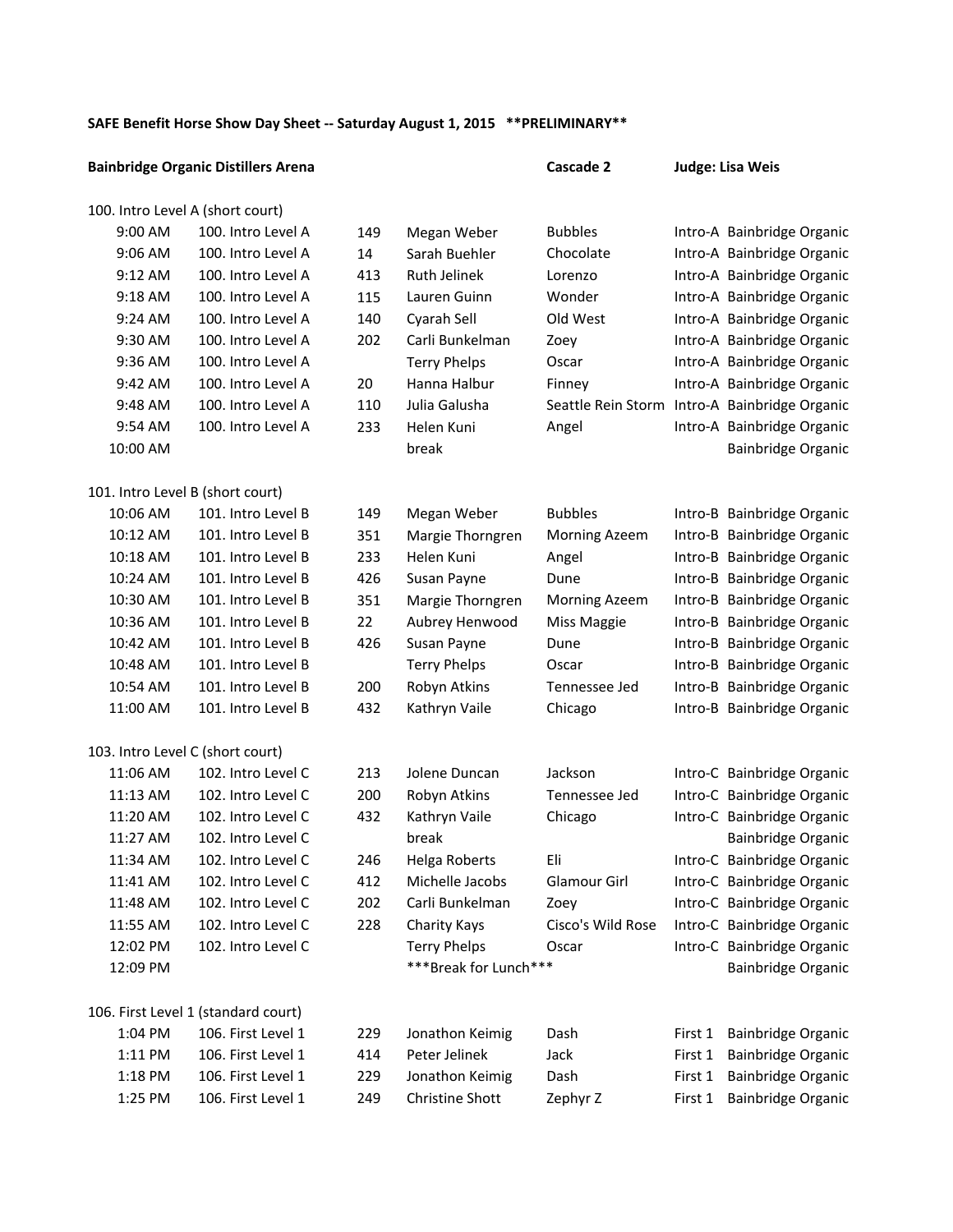| 1:32 PM  | 106. First Level 1                                           | 417 | Rachel Leahy           | <b>Tanqueray Ten</b>       | First 1 | <b>Bainbridge Organic</b>   |
|----------|--------------------------------------------------------------|-----|------------------------|----------------------------|---------|-----------------------------|
| 1:39 PM  | 106. First Level 1                                           | 350 | Nicole Spencer         | Dylan                      | First 1 | Bainbridge Organic          |
| 1:46 PM  | 106. First Level 1                                           | 404 | Stephanie Cooper       | Con Brio HF                | First 1 | Bainbridge Organic          |
|          | 107. First Level 2 (standard court)                          |     |                        |                            |         |                             |
| 1:53 PM  | 107. First Level 2                                           | 353 | Leslie Wall            | <b>Birdie</b>              | First 2 | Bainbridge Organic          |
| 2:00 PM  | 107. First Level 2                                           | 210 | Julie DeWard           | Sweet Symphony             | First 2 | Bainbridge Organic          |
| 2:08 PM  | 107. First Level 2                                           | 406 | <b>Holly Fleming</b>   | Echo                       | First 2 | Bainbridge Organic          |
| 2:15 PM  | 107. First Level 2                                           | 357 | <b>Whitney Wiggins</b> | Eurostar                   | First 2 | Bainbridge Organic          |
| 2:23 PM  |                                                              |     | break                  |                            |         | Bainbridge Organic          |
|          | 108. First Level 3 (standard court)                          |     |                        |                            |         |                             |
| 2:30 PM  | 108. First Level 3                                           | 215 | Shelby Findlay         | Hurry Miss Scurry          | First 3 | <b>Bainbridge Organic</b>   |
| 2:38 PM  | 108. First Level 3                                           | 248 | Christine Shott        | Stella Artois              | First 3 | Bainbridge Organic          |
|          | <b>Balanced Equine Saddle Fittin Services Dressage Arena</b> |     |                        | <b>Perm Dressage Court</b> |         | <b>Judge: Kellie Larsen</b> |
|          | 103. Training Level 1 (standard court)                       |     |                        |                            |         |                             |
| 9:00 AM  | 103. Training Level 1                                        | 418 | Sherry Leake           | George                     | $T-1$   | <b>Balanced Equine</b>      |
| 9:07 AM  | 103. Training Level 1                                        | 433 | Linda Watson           | In Disguise                | $T-1$   | <b>Balanced Equine</b>      |
| 9:14 AM  | 103. Training Level 1                                        | 356 | Ally Weusten           | Sunnomma                   | $T-1$   | <b>Balanced Equine</b>      |
| 9:21 AM  | 103. Training Level 1                                        | 228 | Charity Kays           | Cisco's Wild Ride          | $T-1$   | <b>Balanced Equine</b>      |
| 9:28 AM  | 103. Training Level 1                                        | 31  | Sophie Schaffert       | <b>Redwings Victory</b>    | $T-1$   | <b>Balanced Equine</b>      |
| 9:35 AM  | 103. Training Level 1                                        | 412 | Michele Jacobs         | Glamour Girl               | $T-1$   | <b>Balanced Equine</b>      |
| 9:42 AM  | 103. Training Level 1                                        | 213 | Jolene Duncan          | Jackson                    | $T-1$   | <b>Balanced Equine</b>      |
| 9:49 AM  | 103. Training Level 1                                        | 200 | Robyn Atkins           | Tennessee Jed              | $T-1$   | <b>Balanced Equine</b>      |
|          | 104. Training Level 2 (standard court)                       |     |                        |                            |         |                             |
| 9:56 AM  | 103. Training Level 2                                        | 31  | Sophie Schaffert       | <b>Redwings Victory</b>    | $T-2$   | <b>Balanced Equine</b>      |
| 10:03 AM |                                                              |     | **scratch**            |                            | $T-2$   | <b>Balanced Equine</b>      |
| 10:11 AM | 104. Training Level 2                                        | 436 | Barbara Yarington      | Oliver                     | $T-2$   | <b>Balanced Equine</b>      |
| 10:18 AM | 104. Training Level 2                                        | 428 | Debi Shatos            | Summer Chaos               | T-2     | <b>Balanced Equine</b>      |
| 10:26 AM | 104. Training Level 2                                        | 356 | Ally Weusten           | Sunnomma                   | $T-2$   | <b>Balanced Equine</b>      |
| 10:33 AM |                                                              |     | break                  |                            |         | <b>Balanced Equine</b>      |
|          | 105. Training Level 3 - Section A (standard court)           |     |                        |                            |         |                             |
| 10:40 AM | 105. Training Level 3                                        | 436 | Barbara Yarington      | Oliver                     | $T-3$   | <b>Balanced Equine</b>      |
| 10:47 AM | 105. Training Level 3                                        | 428 | Debi Shatos            | <b>Summer Chaos</b>        | $T-3$   | <b>Balanced Equine</b>      |
| 10:54 AM | 105. Training Level 3                                        | 102 | <b>Isabel Ast</b>      | Lucy                       | $T-3$   | <b>Balanced Equine</b>      |
| 11:01 AM | 105. Training Level 3                                        | 119 | Alia Henwood           | Aiden                      | $T-3$   | <b>Balanced Equine</b>      |
| 11:08 AM | 105. Training Level 3                                        | 414 | Peter Jelinek          | Jack                       | $T-3$   | <b>Balanced Equine</b>      |
| 11:15 AM | 105. Training Level 3                                        | 418 | Sherry Leake           | George                     | $T-3$   | <b>Balanced Equine</b>      |
| 11:22 AM | 105. Training Level 3                                        | 433 | Linda Watson           | In Disguise                | $T-3$   | <b>Balanced Equine</b>      |
| 11:29 AM | 105. Training Level 3                                        | 116 | Jordan Hall            | Xanadu                     | $T-3$   | <b>Balanced Equine</b>      |
| 11:36 AM | 105. Training Level 3                                        | 400 | Shana Blum             | <b>Bubba</b>               | $T-3$   | <b>Balanced Equine</b>      |